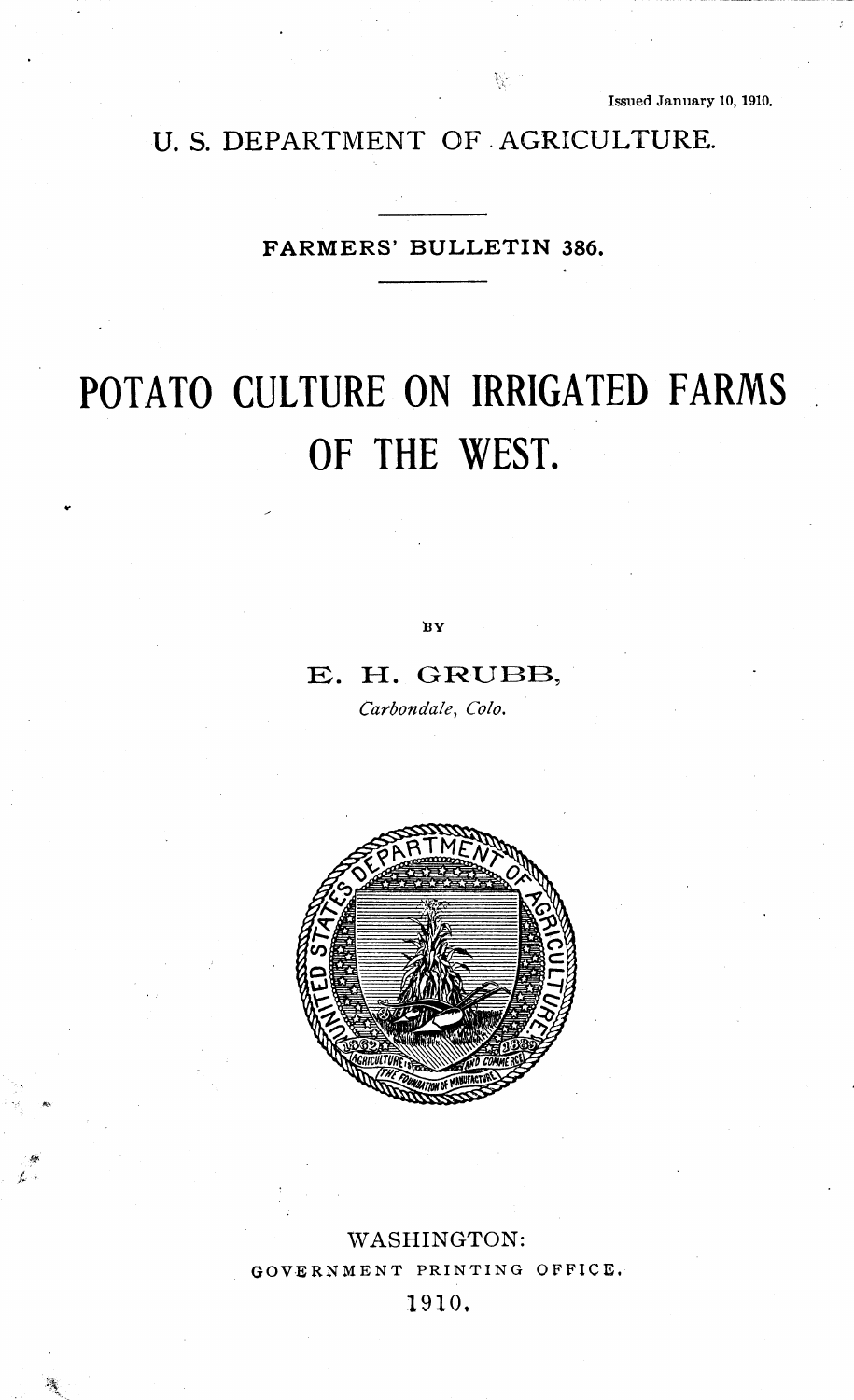# **LETTER OF TRANSMITTAL.**

U. S. DEPARTMENT OF AGRICULTURE,

BUREAU OF PLANT INDUSTRY, *Washington, D. C., December 30, 1909.* 

SIR: I have the honor to transmit herewith a paper on Potato Culture on Irrigated Farms of the West, prepared by Mr. E. H. Grubb, a practical potato grower of Colorado, who has been very successful in the commercial production of potatoes as well as in developing superior strains of varieties peculiarly suited to the irrigated area in which he is located. The methods described are largely based on the The methods described are largely based on the writer's experience.<br>Respectfully,

A. F. Woods, *Acting Chief of Bureau.*

Hon. JAMES WILSON,

*Secretary of Agriculture.* **386 2**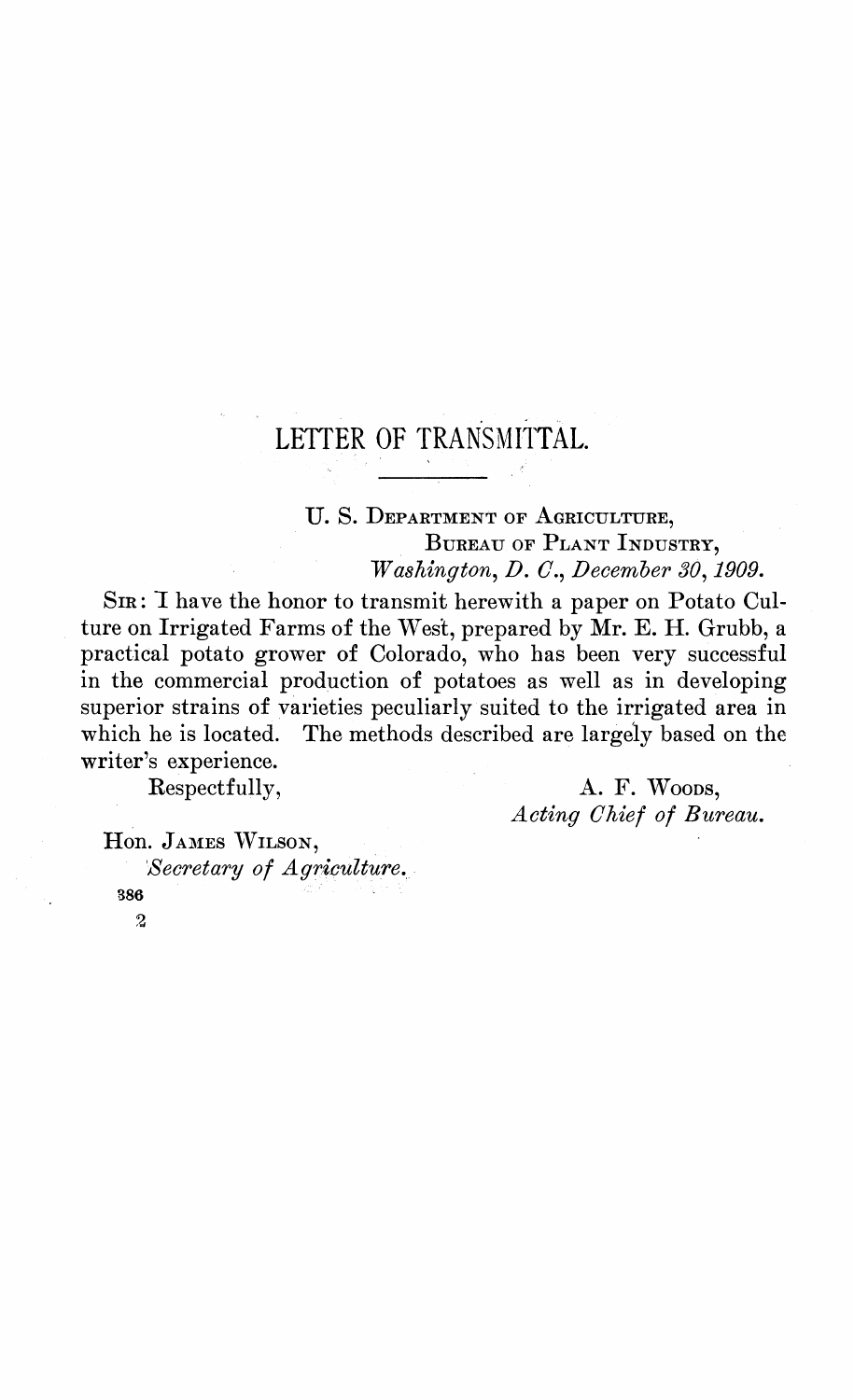# CONTENTS.

| Page. |
|-------|
| 5     |
| 5     |
| 6     |
| 6     |
|       |
| 7     |
| 8     |
| 9     |
| 10    |
| 10    |
| 12    |
| 12    |
| 13    |
|       |

# ILLUSTRATIONS.

|     | FIG. 1. Potato digging on an irrigated farm near Carbondale, Colo           | в.  |
|-----|-----------------------------------------------------------------------------|-----|
|     | 2. Product of a single hill, showing uniformity of size and shape resulting |     |
|     |                                                                             | 11. |
|     | 3. Product of a single hill, showing heavy yield and fair uniformity        | 11. |
| 386 |                                                                             |     |

 $\overline{\mathbf{3}}$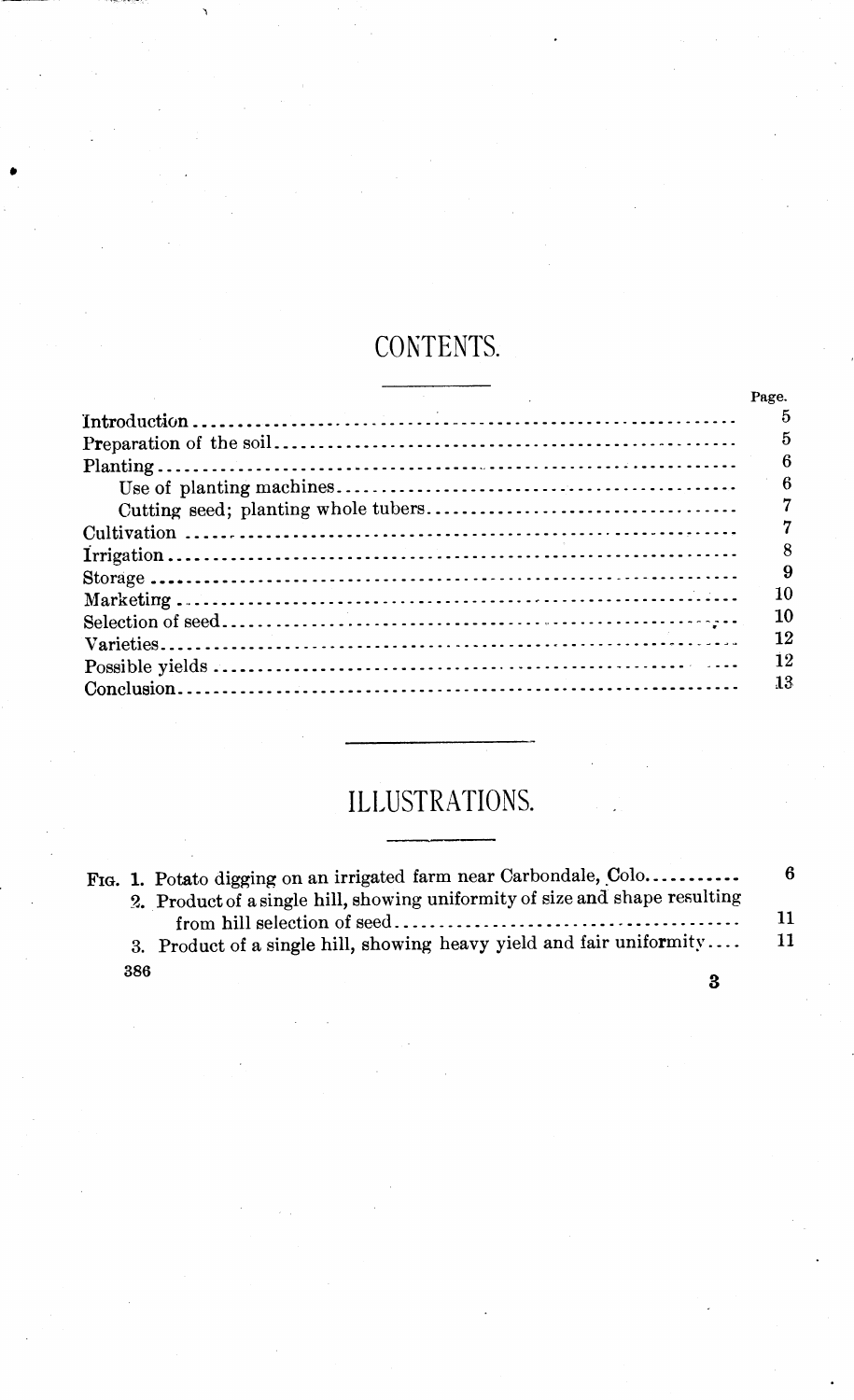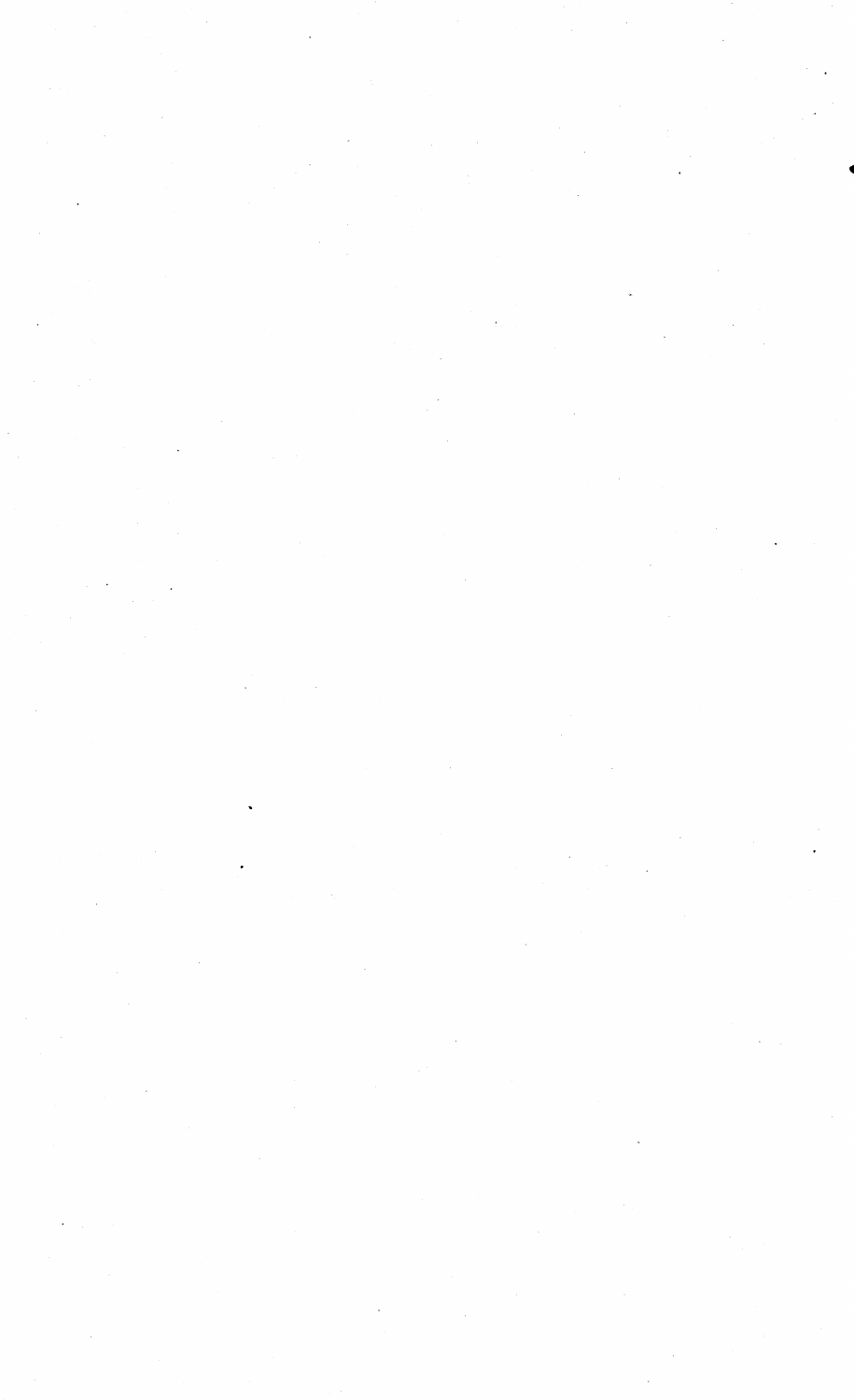# POTATO CULTURE ON IRRIGATED FARMS OF THE WEST.

#### **INTRODUCTION.**

The natural home of the potato is the mountain valleys of South America. Where natural conditions are favorable for the growth of a plant, there it will reach the highest degree of perfection. In the mountain valleys of Colorado are found conditions of altitude, soil, and moisture naturally favorable to the growth of the potato, with an almost entire absence of harmful freezes and bacterial enemies.

#### **PREPARATION OF THE SOIL.**

In providing a suitable soil for potatoes, the question naturally arises, How shall we perfect and husband fertility? Live stock is the real basis of success in every agricultural district of the world. The feeding of grains and. grasses on the farm replaces in the soil the vegetable matter which produces the humus and furnishes the nitrogen that keeps up the fertility of the soil. In the mountain country, where water is a prime requisite, it should be remembered that there is no better storage for water in the soil than decayed vegetable matter, and if one grows grain crops and ships them off every year, his land will become less porous and harder to work, and fungous diseases will more readily find a lodgment there. It is utterly impossible to grow good potatoes without an open porous soil.

Nothing but the legumes—alfalfa or clover—should be used as a foundation crop. The writer grows clover or alfalfa, one or the other (sometimes both), for three or four years previous to a potato crop. The soil is broken up in the fall quite deep. The winter freezes disintegrate the soil and loosen it from the roots, thus putting it in fine mechanical condition for the seed bed. Fall plowing is. beneficial for the additional reason that it puts the soil in better condition to receive and store heat from the rays of the sun than spring plowing. In the spring the fall plowing should be worked over with a disk or a spring-tooth harrow until it is thoroughly fined. The seed bed should be put in as good tilth as a garden, by repeated harrowings. It is very important that the soil be well fined and **well firmed in order** that the root system **of** the **young plant may be able to secure plant food as quickly as possible.**

**886 »**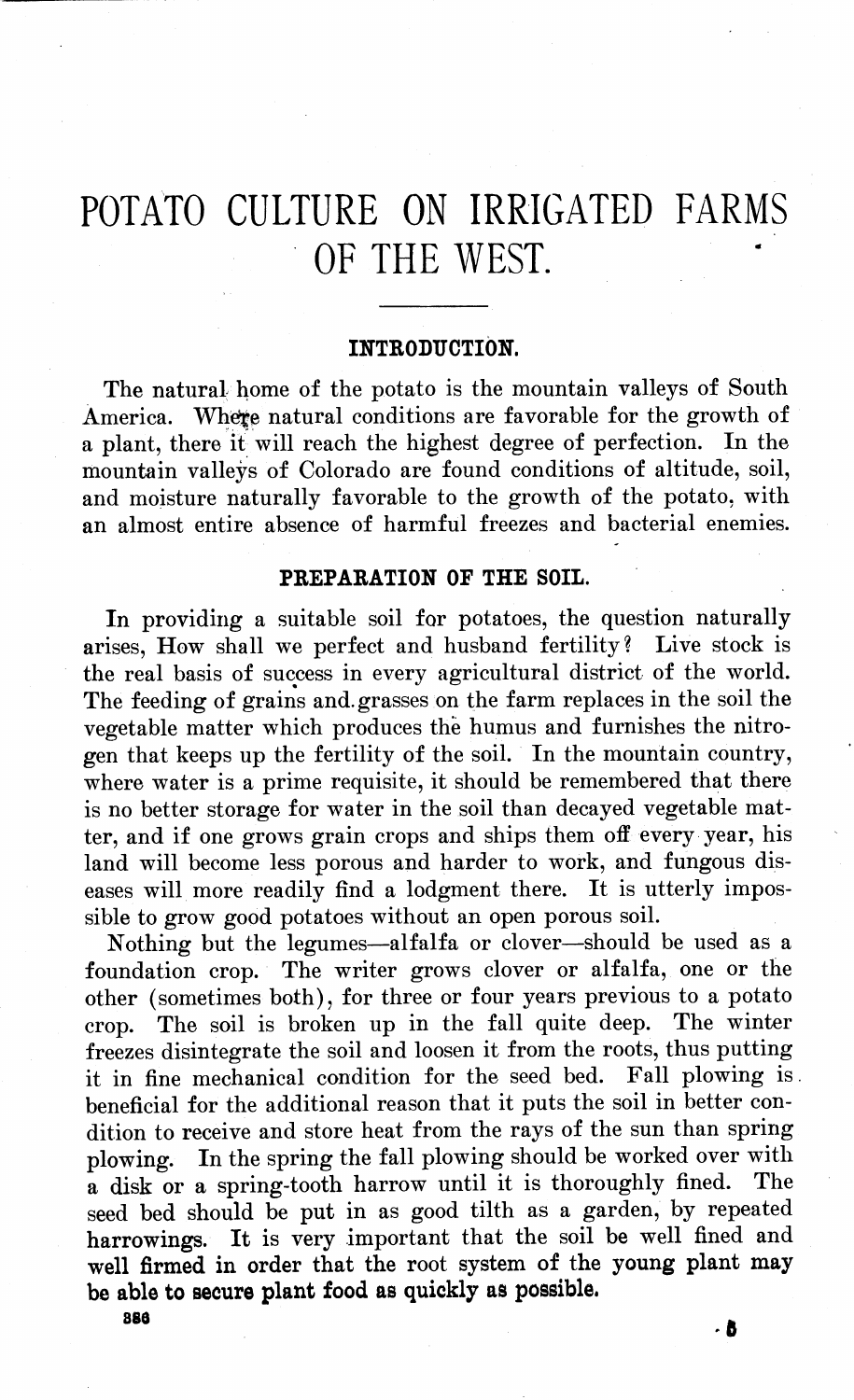#### PLANTING.

#### USE OP PLANTING MACHINES.

Planting potatoes by hand on any large scale is out of the question on account of the expense. The large potato grower can of course afford the most modern machinery. In a community of small potato growers it is possible for them to own machinery jointly, and thus avoid any large expense to the individual farmer. The two most expensive machines connected with potato growing are the planter and the digger. (See fig. 1.) A planter will cover 5 or 6 acres a day, so that during the planting season, in the irrigated regions of the West, one planter will cover 100 acres. A good planter will cost about \$70 in the West, and this expense divided among 10 farmers growing 10 acres each is a trifle.

A word of caution about the type of planter is perhaps desirable. There are some planters which pick up the seed potatoes by means of



FIG. 1.-Potato digging on an irrigated farm near Carbondale, Colo.

a prong or fork which breaks the skin of the tuber. This exposes the potato to any germs of potato diseases which may be present in the soil. Furthermpre, it carries any germ disease that may be on some of the seed potatoes tô others. There are planters which pick up the potatoes in such a way as not to break the skin. This point is especially important in planting whole seed. In planting cut seed there is still the danger of transferring the disease from

one piece of potato to another. Whatever planter may be used, some one should ride on the machine in order to see that it works regularly, so as to give as nearly a perfect stand as possible.

The improved planters of to-day open the furrow, drop the seed, cover it, firm the dirt over the seed, and mark the next furrow. Such a planter is drawn by two horses. The writer plants the potatoes about 2 or  $2\frac{1}{2}$  inches below the surface of the soil. Experiments with potatoes planted in rows all the way from 36 to 42 inches apart indicate that the best distance depends upon the seasonal conditions and type of soil ; it is a problem for each grower to solve for himself. The distance apart the potatoes should be planted in the row also depends so much upon the variety, the fertility of the soil, the availability of water, etc., that each farmer must determine this from his own 380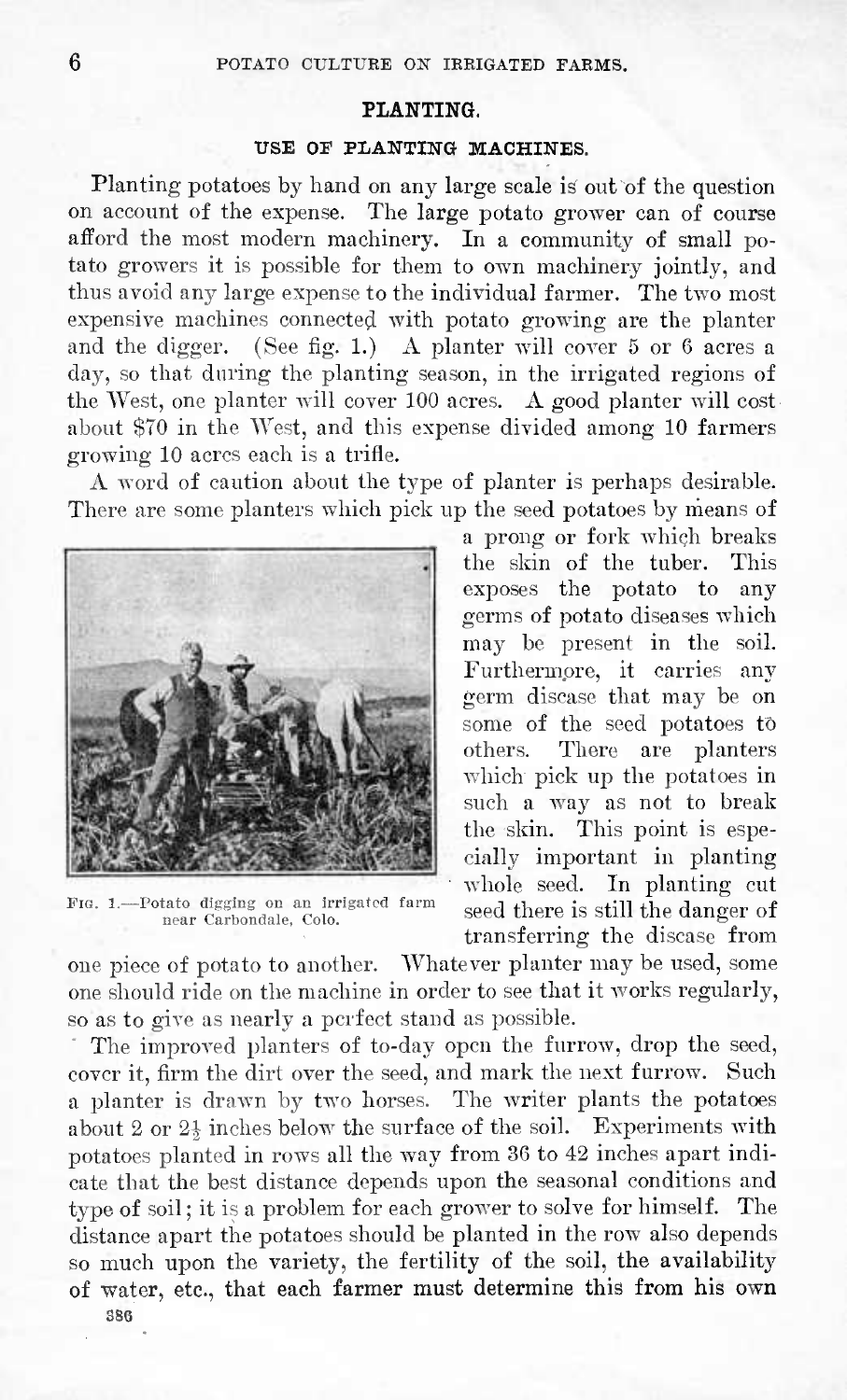#### POTATO CULTURE ON IRRIGATED FARMS.

experience. I plant them <sup>8</sup> inches apart in rows <sup>36</sup> inches apart. This gives the largest tonnage of potatoes of desirable size.

### **CUTTING SEED; PLANTING WHOLE TUBEBS.**

The writer's experience has been that seed of large size (2 to 6 ounces) produce strong vigorous shoots, as they furnish an ample supply of plant food to sustain a strong and vigorous growth until the feeder roots can take up the food from the soil. An insufficient supply of plant food in the seed may cause the plant to become stunted before the root system becomes so developed that it can take up the plant food from the soil.

During the last two years the best results were obtained from planting medium-sized whole seed. While the cost of the seed has been considerably greater, the stand has been approximately perfect. Experience has proven that from one or two eyes only are sprouts developed in uncut seed. The seed end furnishes a strong vine; the other eyes usually remain dormant.

One of the greatest advantages of using whole seed is the protection from disease which may be present in the soil and which may attack the more tender exposed parts of the cut seed. The potato grower can ill afford to grow a crop of potatoes and lose from 20 to 40 per cent of a stand on account of using poor seed, or improperly cut seed, or seed of weak vitality. It is a matter of vital importance to get the plants started into strong, vigorous growth in order that they'may better withstand adverse conditions later in the season.

#### CULTIVATION.

As soon as possible after the potatoes are planted the cultivator should be started. This implement has four shovels, each 4 or 5 inches wide and about 15 inches long, two on each side of the row, and is drawn by two heavy horses. These shovels should run as close as possible to the planted tubers without disturbing them. The first cultivation adds to the depth of the dirt over the seed, and permits the use of a light smoothing harrow without disturbing the tubers. The cultivator also loosens the soil on each side of the row arid better fits it for the potato roots which will soon invade it.

After this the potatoes should be harrowed once a week, if possible, first lengthwise of the rows and then across, until the vines are 5 to 6 inches high. This practice gets rid of the weeds so thoroughly that the use of the hand hoe in the row is rendered unnecessary. It destroys all the weeds in the hills and between the hills in the row.

After this the cultivator is used but is not run so deep as at the first cultivation. Frequent shallow cultivation keeps the surface of the soil loose, conserves the moisture, and gives a chance for the root system to spread.

**880**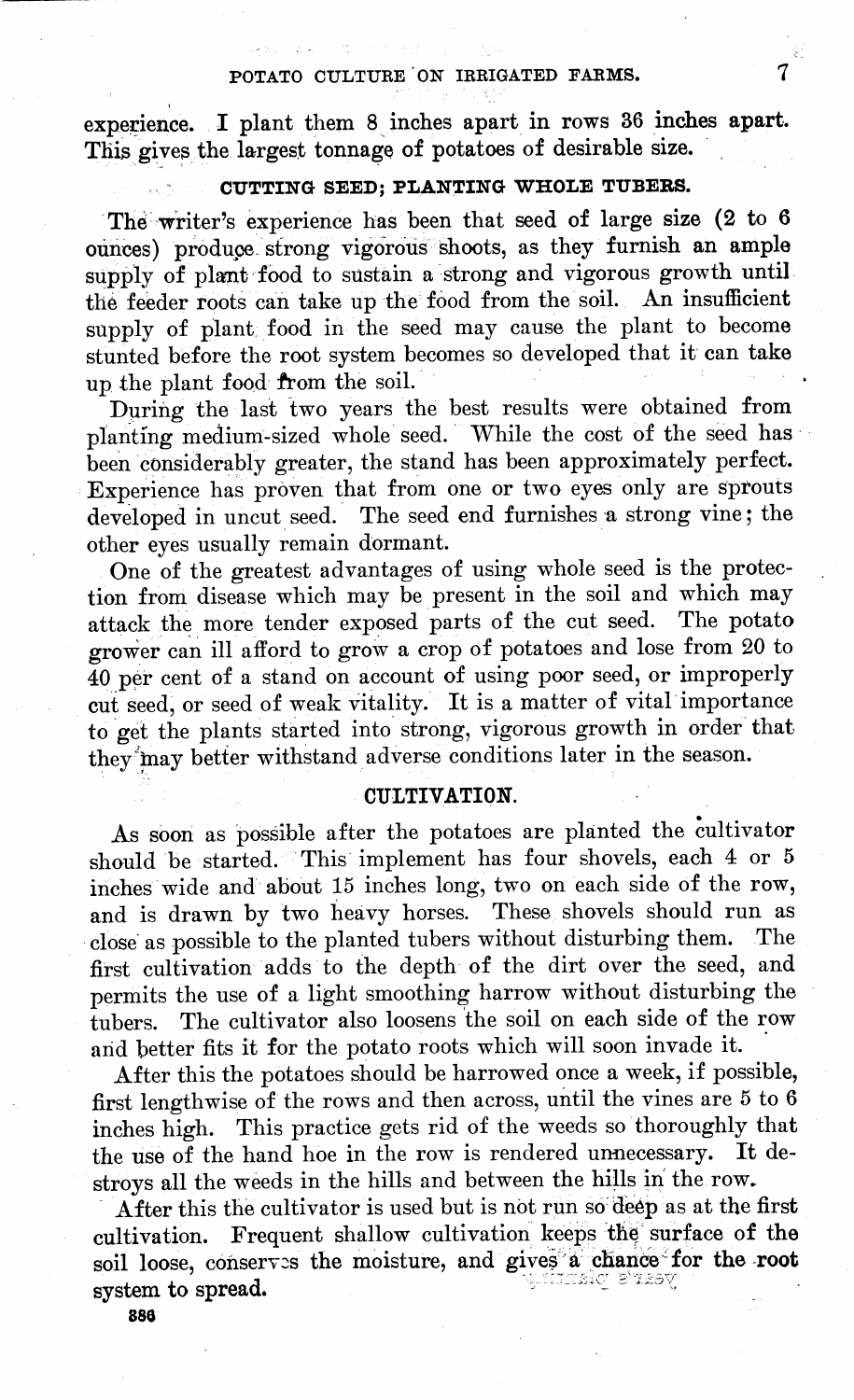#### **IRBIGATION.**

With thorough cultivation, for potatoes planted the first of May, irrigation is seldom necessary until July. Generally speaking, irrigation water is cold and it is highly important not to irrigate too frequently, since the water not only causes the soil to run together but lowers the temperature to a point that is not favorable to the growth of potatoes. Irrigation water is applied only .when the condition of the plants indicates that they are in need of water, as by darkening of the foliage. Or one may dig down in the hill and press a handful of soil in the hand ; if it fails to retain its form, irrigation is needed. Care should be taken not to wait until the ground is too dry, because one can not cover the whole field of potatoes in one day's irrigation, and some are likely to suffer for water before being reached. The writer's experience is that if potatoes are grown as rapidly as possible, so as to become strong and well established early in the season, they withstand the maximum of unfavorable weather conditions later on, when the hot dry winds become a menace to the crop.

When the time for irrigation arrives, a V-shaped trench half-way between the rows should be opened in alternate middles with an 8 or 10 inch lister plow ; that is, a narrow plow with a double moldboard which throws the dirt each way. In these furrows the irrigation water is run so that the soil will not become solidified by flooding, and the necessary amount of water may be properly distributed. For the second irrigation furrows are opened in the middles that were not opened at the first irrigation, and this alternation is continued for succeeding irrigations. At the head of each field is a feeder ditch from which the water is admitted to these irrigation furrows between the rows. It is essential that the right quantity of water be used, and that it be uniformly distributed. Cultivation should commence as soon after irrigation as the soil will permit so as to insure rapid and uniform growth without check. This will not only result in the production of smooth, uniform tubers of attractive appearance, which are always in demand at high prices, but will also result in large, profitable yields and at the same time keep the soil in good mechanical condition for future crops. Do not irrigate after August 10, so as to give fifty or sixty days for ripening in dry earth.

If great care and scientific methods are necessary for best results in the production of market potatoes, they are tenfold more important in growing seed stock for next year's planting. Uniform growth of tubers for seed purposes, without check in development, produces a seed potato of higher vitality than tubers of uneven growth; and the clean, smooth tuber with tough skin, free from clinging soil **or** dirt, keeps **better and** is freer **from** disease **germs during the long season before next year's planting.**

**SSO**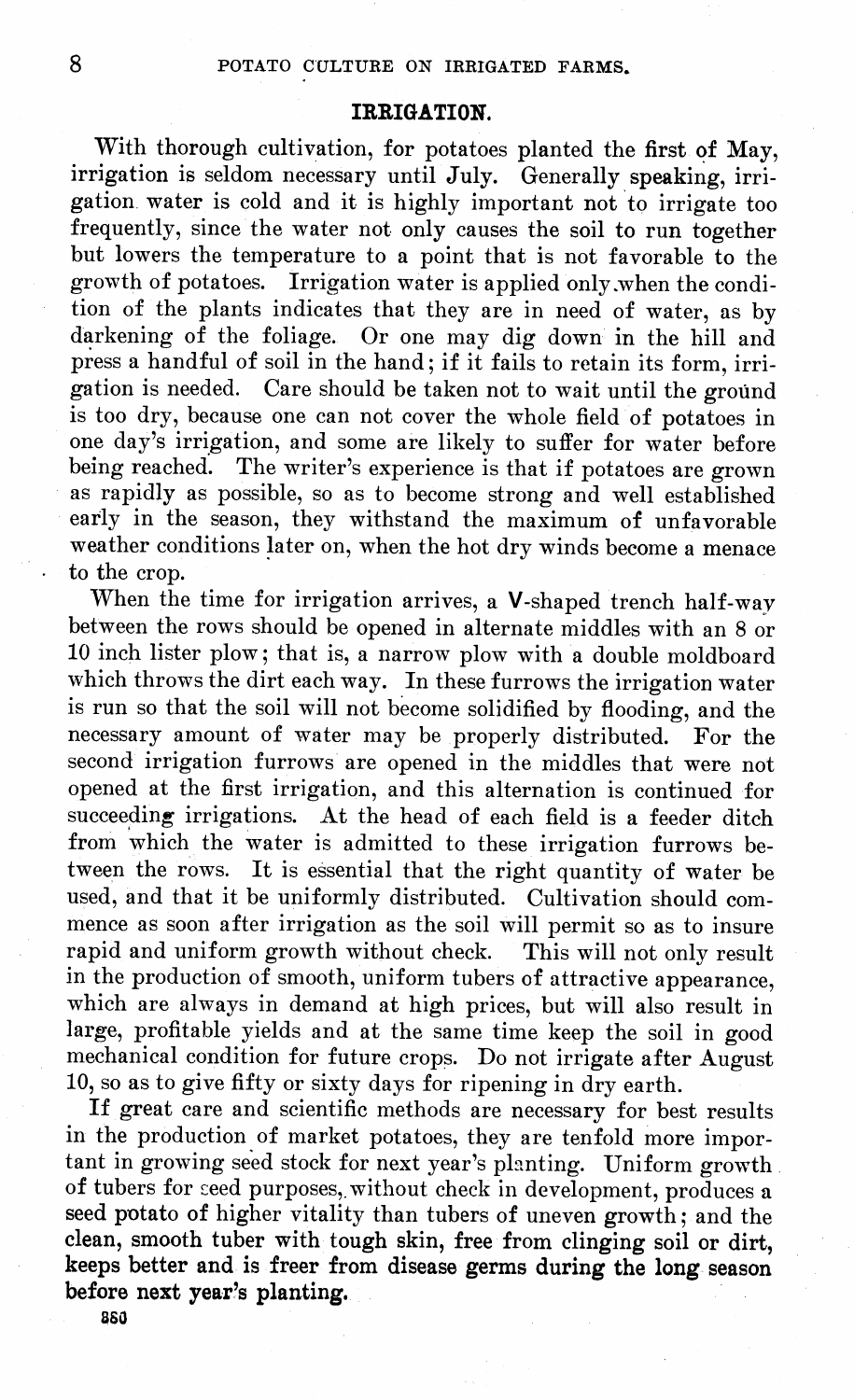#### **STORAGE.**

Each year the storage of potatoes is becoming a subject of greater importance. The object to be aimed at in storage is to keep the potatoes at as low a temperature as possible without freezing, and at the same time keep the surrounding air as dry as possible. Potatoes should be pretty ripe when harvested, as skin-slip potatoes turn black, do not keep well, and are unattractive when exposed for sale.

While mining in the early days of Colorado, at an altitude of 12,000 feet, the writer met an old prospector who was going to leave the country. He said that in an old tunnel I would find some supplies, including 12 sacks of potatoes, which had been put there two years before, and which I might have. The condition of these potatoes was apparently the same as when they were dug ; they were not shriveled, no shrinkage was apparent, the eyes were not swollen, and when cooked they were just as edible as when dug out of the ground. There had been an air shaft constructed at the end of the tunnel and through the tunnel was a good current of dry air. The temperature was about 40° F. When the writer came to build a potato cellar he tried to get as near those conditions as possible.

The cellar is 50 by 200 feet. At each end there is a dead-air space of about 10 feet in the form of a vestibule between the outer and inner doors which affords protection from freezing. There is a driveway clear through and on either side the bins are located, skylights and ventilators being placed every 10 feet. The temperature of the cellar may be lowered by opening the doors and letting a current of air pass through. When it is too cold for this, the ventilators at the top may be opened. The best ventilation is always secured by building the cellar in line with the direction of the prevailing air currents. During the winter the temperature should be kept as near 32° F. as possible; it should never go below 30° nor above 36°. Potatoes will not freeze until.the temperature falls below 28° F. In the spring of the year, when the weather becomes warm, the cellar doors are kept open at night and closed in the daytime.

One important point in the storage of potatoes is to reduce the temperature to as low a point as possible directly after the product is stored. Put about <sup>1</sup> foot of potatoes on the cellar floor, and by the time the entire floor is covered to that depth the heat from those potatoes is pretty well carried off by the air currents. Then add another layer, thus properly regulating the temperature as the storage progresses. Ordinarily, when the cellar is filled the potatoes are piled about 5 feet deep.

**386**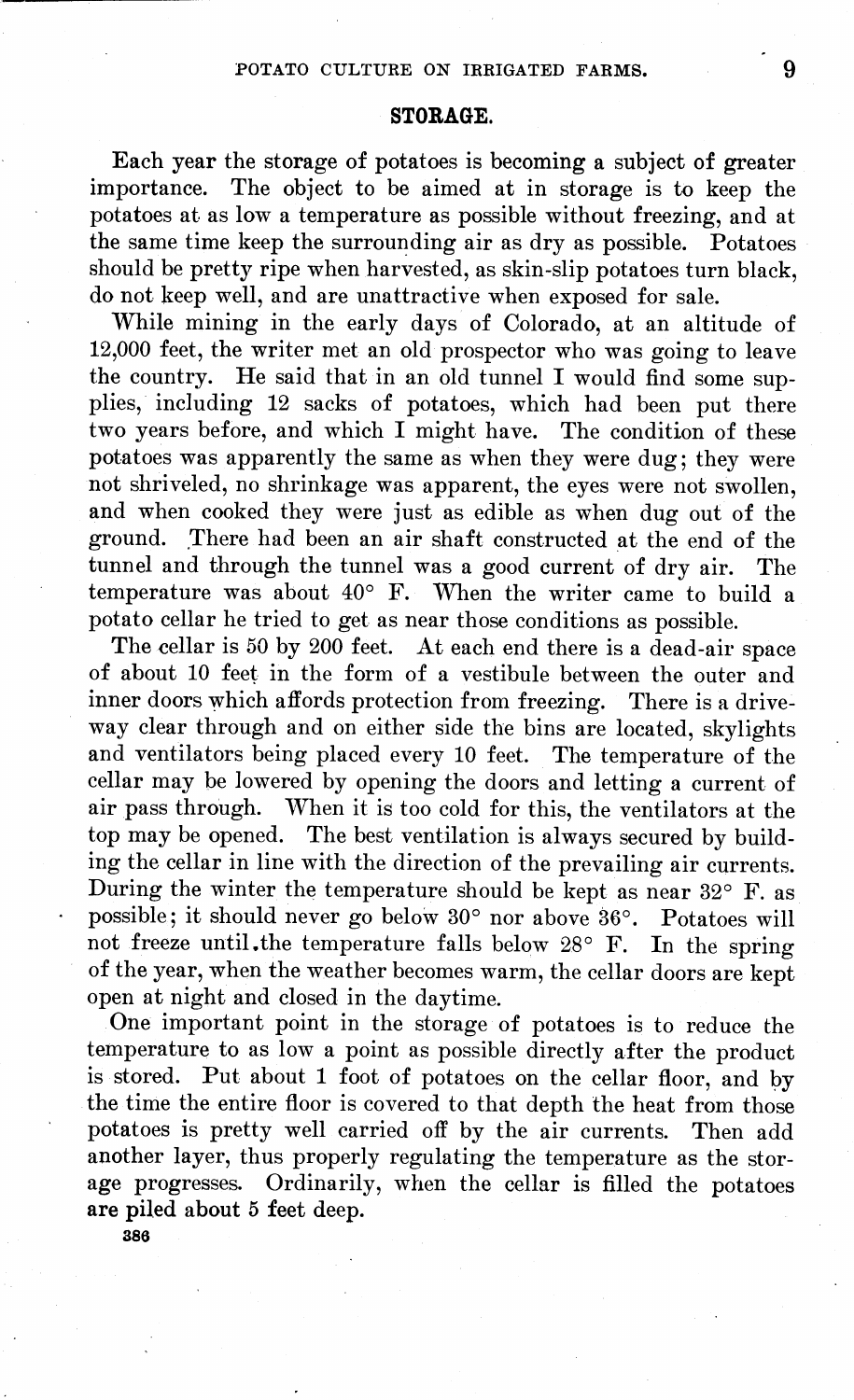#### **MARKETING.**

**In** deciding what kind of potatoes to plant, the grower should study the conditions and demands of the market. He should grow,  $a$ , medium-sized potato. On rich land the potatoes planted 8, inches apart in the row will yield not only a greater tonnage, but tubers of more desirable size. There are few markets, except in the South, that will pay a good price for large potatoes.

Our methods of packing and marketing potatoes have been, and are yet for the most part, more crude than those used with other products. By the time they get to the consumer they are more or less bruised or crushed. The writer has thought of crating potatoes and developing that idea in Denver and New York. At the present time he favors a 40-pound crate. This size may be increased or decreased to suit the market. The grower should cater to the demands of the most particular and exacting consumers. He should try to educate the public to appreciate the delicacy of a first-class potato. The grower need not be afraid of freight bills if he can furnish better potatoes than anybody else. Hood Kiver has a reputation for apples that makes them cost more to the consumer on the eastern market than the eastern apples by two or three times. This reputation was gained by packing apples that did not have an imperfect specimen in a car. Do not put in a package a potato that you would not serve to a guest at your own table.

#### SELECTION **OP SEED.**

Of all the factors in potato growing, selection of seed is by far the most important. Some twelve years ago the writer undertook to improve and develop a potato along the same lines that he follows in improving his Shropshire sheep and Shorthorn cattle, using the best method of selection and giving the seed plat the best possible cultivation and irrigation in order to obtain uniformity of product. Since that time he has been selecting seed potatoes of the size and type which he wants to produce. As a 12-ounce potato is about ideal in size, seed potatoes of that size were selected from the bin in the spring and then 4 or <sup>5</sup> acres were planted in a special plat for seed, to be used for the main crop the following year. This plan was followed for twelve years with a potato (the Perfect Peachblow) which it was said would degenerate and ultimately run out: but that potato continued to improve during all that time.

Three years ago Prof. E. E. Bennett, a specialist in potato work from the East, came to our state agricultural college. He became interested in the work the writer was doing and freely complimented him on his success in potato production ; but he wanted to take up and further improve the stock. Out of specially selected seed he selected perfect tubers and planted them in a field by themselves, and when the potatoes **were ready to harvest we dug all of them by hand and**

*m*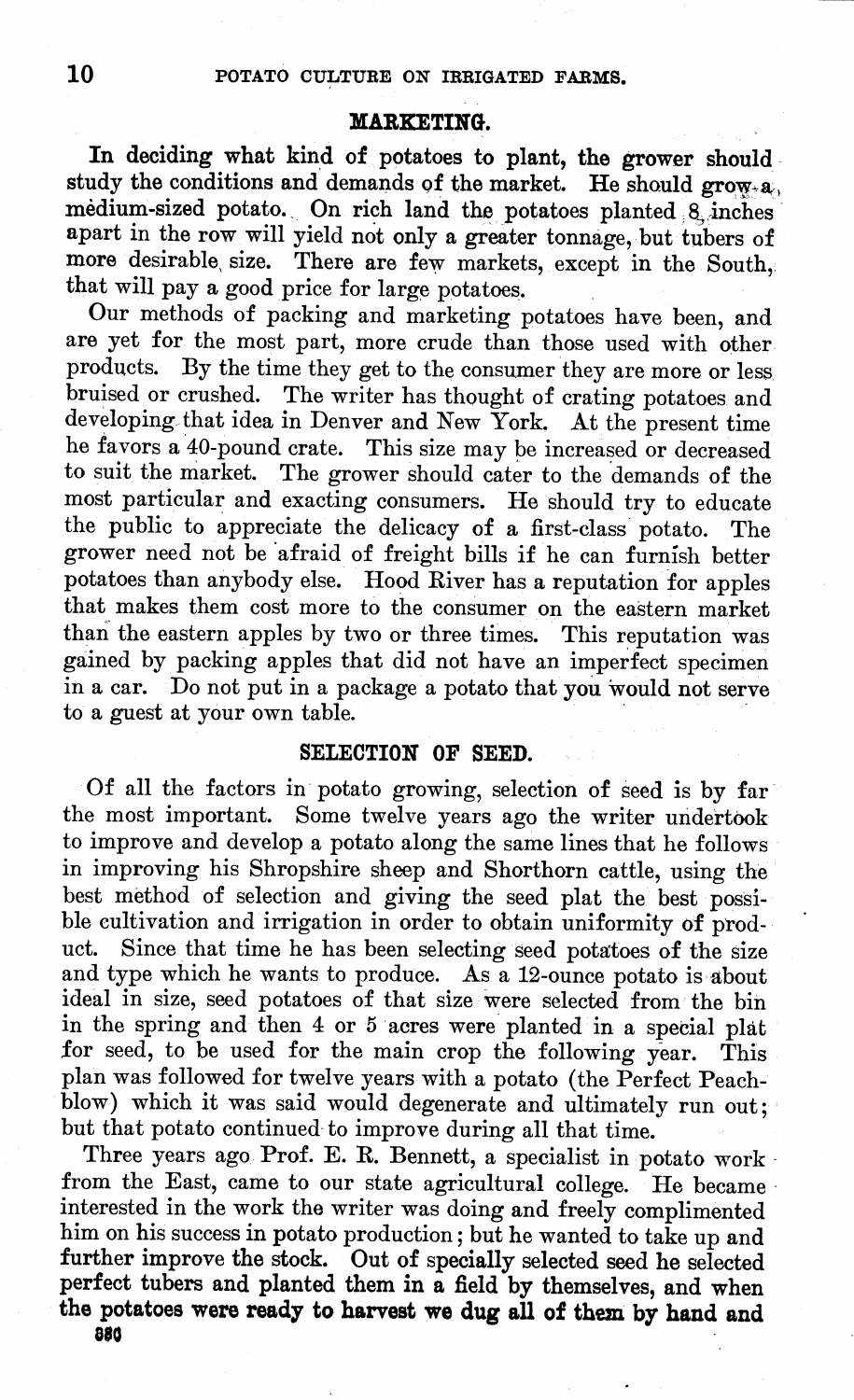#### POTATO CULTURE ON IRRIGATED FARMS. 11

kept the product of each hill separate. (See figs. 2 and 3.) All hills that did not have 20 tubers of uniform size, without knot, crack, or rough end were discarded. No hill was selected unless it came within these requirements, and surprisingly few hills were found which passed muster. Enough were selected, however, to make about 200 pounds, and these were planted the following spring. When

harvested it was a most marvelous row of potatoes. By pursuing this method it is hoped soon to have a potato that will make 25 perfect tubers to the hill.

Had we bred our Shorthorn cattle as we have been in the habit of selecting and breeding our seed potatoes, we would now have no breed of Shorthorns.



FIG. 2.--Product of a single hill, showing uniformity of size and shape resulting from hill selection of seed.

If we used only the culls and scrubs to breed from, our breeds of stock would soon run out. These breeds have been brought to their present standard by selecting the best on scientific principles of breeding. One reason why potatoes have degenerated in the past is that the potato growers of the United States have planted their



FIG. 3.—Product of a single hill, showing heavy yield and fair uniformity.

culls and screenings under the erroneous impression that such methods in seed selection would produce as good results as any other.

In selecting potatoes in the field, considerable dependence can be placed on the appearance of the tops. A large perfect top, with several stems of good shape and size, can be depended upon to have more tubers under it, and of more

uniform quality and size, than a hill with a single stalk or one with small weak stems.

One of the essential and most important factors for success in this industry is the selection of perfect seed stock from the hill, in much the same way as seed corn is selected in the field from the best individual stalks. There is no other way to get true breed characteristics in potatoes except by selecting seed **from the perfect hill,** and seed 380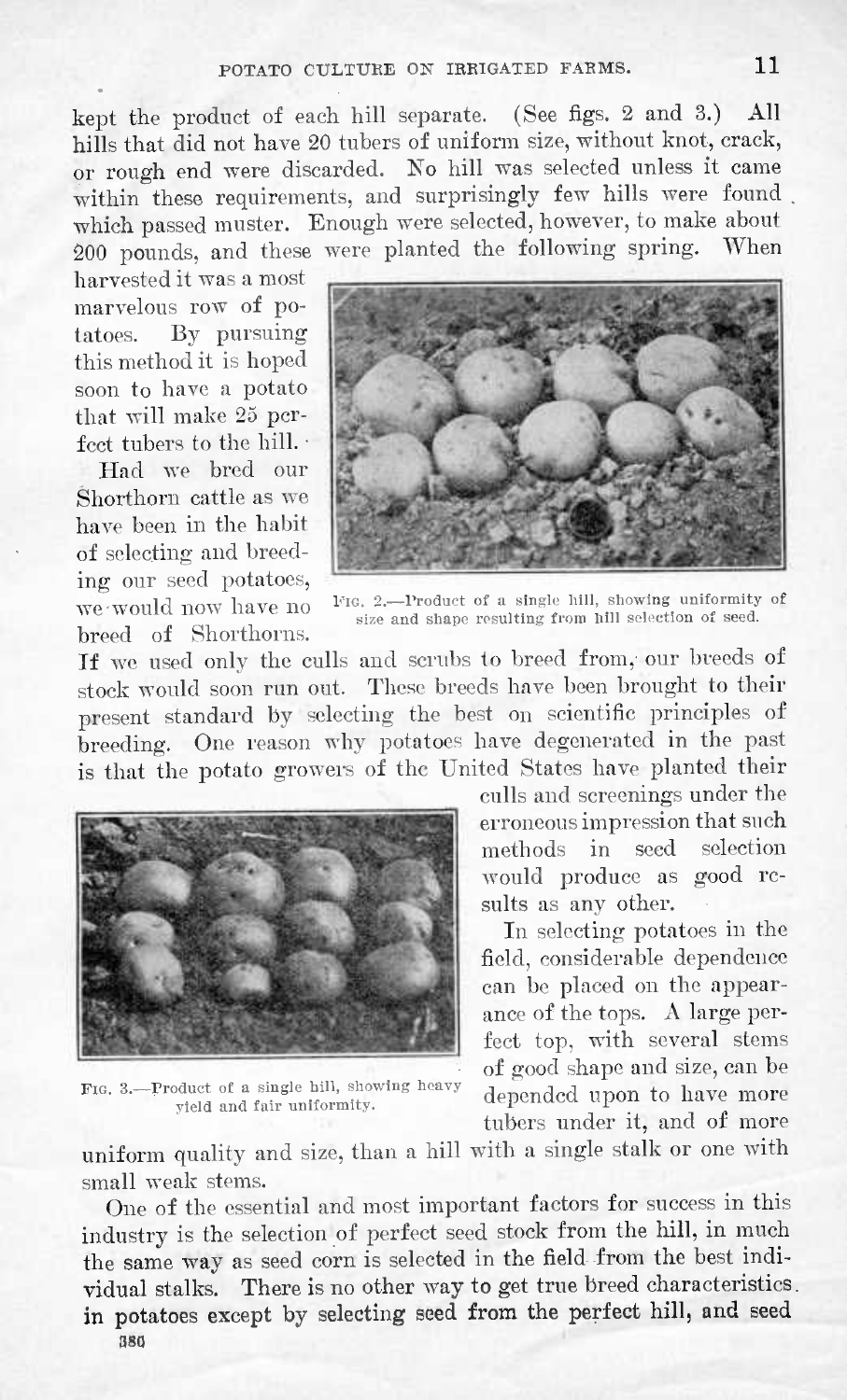should be saved only from hills producing a first-class marketable potato in the growing of which there is no waste of plant food. No manufacturer in this day of economy could stand the loss entailed by methods of manufacture under which he was compelled to cull out and throw in the scrap pile 20 per cent of his product as waste, and no one can expect the highest success in potato culture who adopts methods resulting in a loss of 20 to 60 per cent of his crop in culls and unmarketable potatoes. But this is what the potato growers of the United States are doing to-day.

#### **VAEIETIES.**

Years of experience have demonstrated that comparatively few varieties of potatoes are really adapted to western or mountain conditions. Among the early varieties none has been so universally successful as the Early Ohio. This potato is of fine quality and uniform in size and shape, though not a heavy yielder. Another good potato, though not so early, is the Eose Seedling.

For a medium to late variety, the Dalmeny Challenge, a Scotch variety, is being used quite extensively on the western slope of Colorado. For later varieties, the White Pearl and Rural New York No. 2 are more extensively used at Greeley, in the San Luis Valley, and in the Uncompahgre Valley; and the Perfect Peachblow is the favorite in the upper Grand Valley. The latter variety has been grown continuously by the writer for twenty-five years, and under the system of seed selection already described it has become a much better and more perfect type of potato than it was ten, twenty-five, or even sixty-five years ago, when first introduced.

#### **POSSIBLE YIELDS.**

Mr. Dodge, of the United States Department of Agriculture, and the writer hunted for an hour in a field of good potatoes to find one perfect hill, and it was a marvel of perfection. There were 16 potatoes, not one under 6 and not one over 14 ounces, and the total weight of the hill was 8 pounds. Not one particle of wasted energy or soil fertility was represented in this hill; and by a series of years of seed selection of a perfect type and variety of potatoes, by the exercise of a knowledge of balanced plant foods and soil fertility, and by scientific cultivation and application of moisture by irrigation, such hills could be produced over practically the whole field.

Planting potatoes 12 by 36 inches apart will give 14,520 hills to the acre; allowing for a loss of 10 per cent on account of imperfect stand, there would still be 13,068 hills. At 8 pounds to the hill, this would make **a** total **of** 104,544 pounds **to** the acre. This **is** 18,656 **pounds less than a field crop of potatoes raised by the potato wizard**

**886**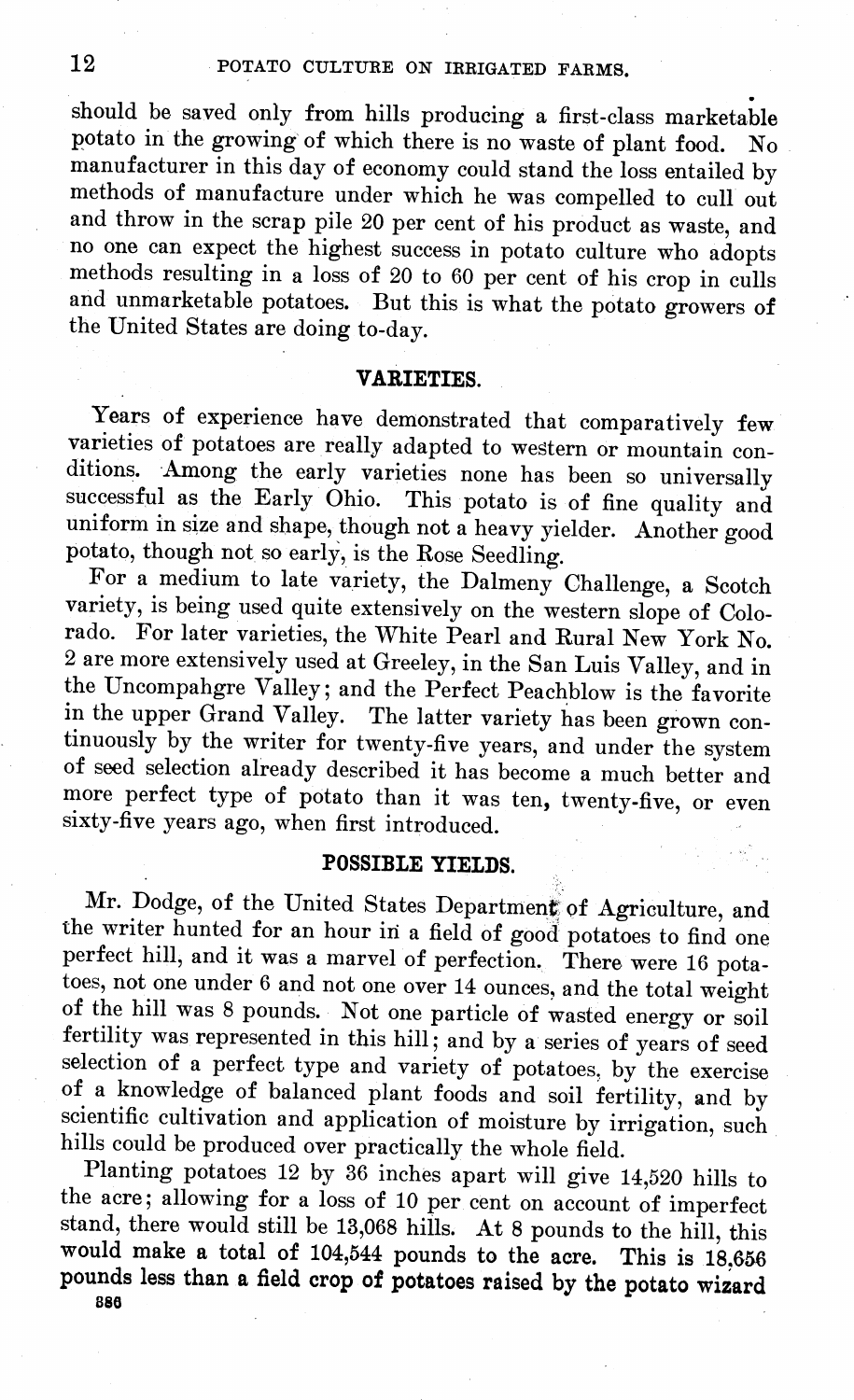of Scotland, the Earl of Kosebery, who last year grew 123,200 pounds per acre total crop, with 105,280 pounds of marketable potatoes over a  $1\frac{3}{4}$ -inch screen. Some day potato growers may be expected to approximate this phenomenal yield in Colorado, as the conditions of climate, soil, heat, and application of moisture are much nearer ideal for potato production than in any part of Scotland.

#### CONCLUSION.

There is no line of farming in the irrigated districts that gives such marvelous profits as that of scientific potato production.

With scientific knowledge which can be acquired by experiments in supplying perfectly balanced plant food and maintaining soil fertility, the scientific principles of which are similar to those used by every successful breeder in feeding and fitting prize-winning stock; and with the proper proportions of plant foods-phosphates, nitrogen, and potash—in the soil as found in many parts of the West; and by the use of clover and alfalfa, there is no reason for those who contemplate engaging in the potato industry to fear the outcome.

Too much stress can not be put upon the value and importance of live stock in keeping up favorable soil conditions, as no country now known has been continuously successful in crop production without the use of manures from the feeding of forage and grain crops.

386

**O**